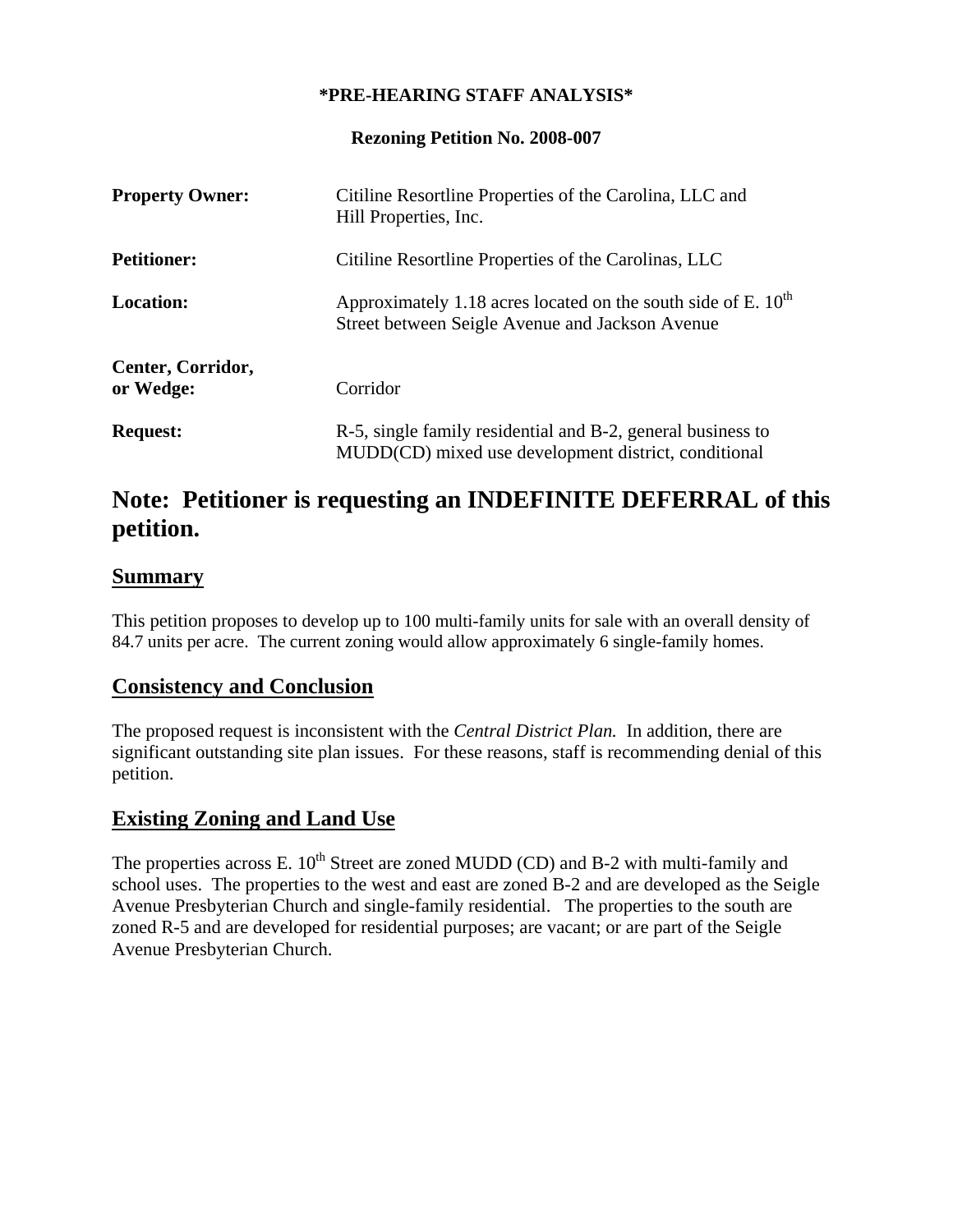## **Rezoning History in Area**

In 2003, three rezonings occurred in the immediate area surrounding the petitioned site. Petition 2003-111 established the Central Avenue PED. Petition 2003-125 for the Charlotte Housing Authority rezoned 23 acres to UR-2 for the redevelopment of the Piedmont Courts area. Petition 2003-127 rezoned 6.41 acres as a part of the Hope VI grant to redevelop Piedmont Courts Housing Development with affordable housing opportunities. The site plan associated with the latter petition was amended by 2007-05 to allow an increase in the FAR from 1.5 to 2.0.

## **Public Plans and Policies**

The *Central District Plan (January 1993)* recommends single-family land uses at this location at a density of 5 dwelling units per acre. A higher density development could be considered, however the density proposed, 100 units is inappropriate to abut single family. The height of the proposed development is also significantly taller than could be acceptable.

## **Proposed Request Details**

The site plan accompanying this petition indicates a maximum of 100 for sale multi-family residential units with parking underneath. The maximum building height is limited to 70-feet and parking will be provided at the rate of one (1) space per unit. Wall pak lighting will not be permitted and all other outdoor lighting will be shielded and internally directed. An elevated courtyard is located to the rear of the site.

#### **Public Infrastructure**

**Traffic Impact / CDOT Comments**. This site could generate approximately 200 trips per day as currently zoned. Under the proposed zoning the site could generate approximately 670 trips per day. This will have a minor impact on the surrounding thoroughfare system.

**Storm Water.** Storm Water Services is requesting their normal provisions to address storm water quality and peak/volume controls. (See attached memo.)

**School Information.** The development allowed under existing zoning will not generate students, while the development allowed under the proposed zoning will generate 4 students. Therefore, the net change in the number of students generated from existing zoning to proposed zoning is zero.